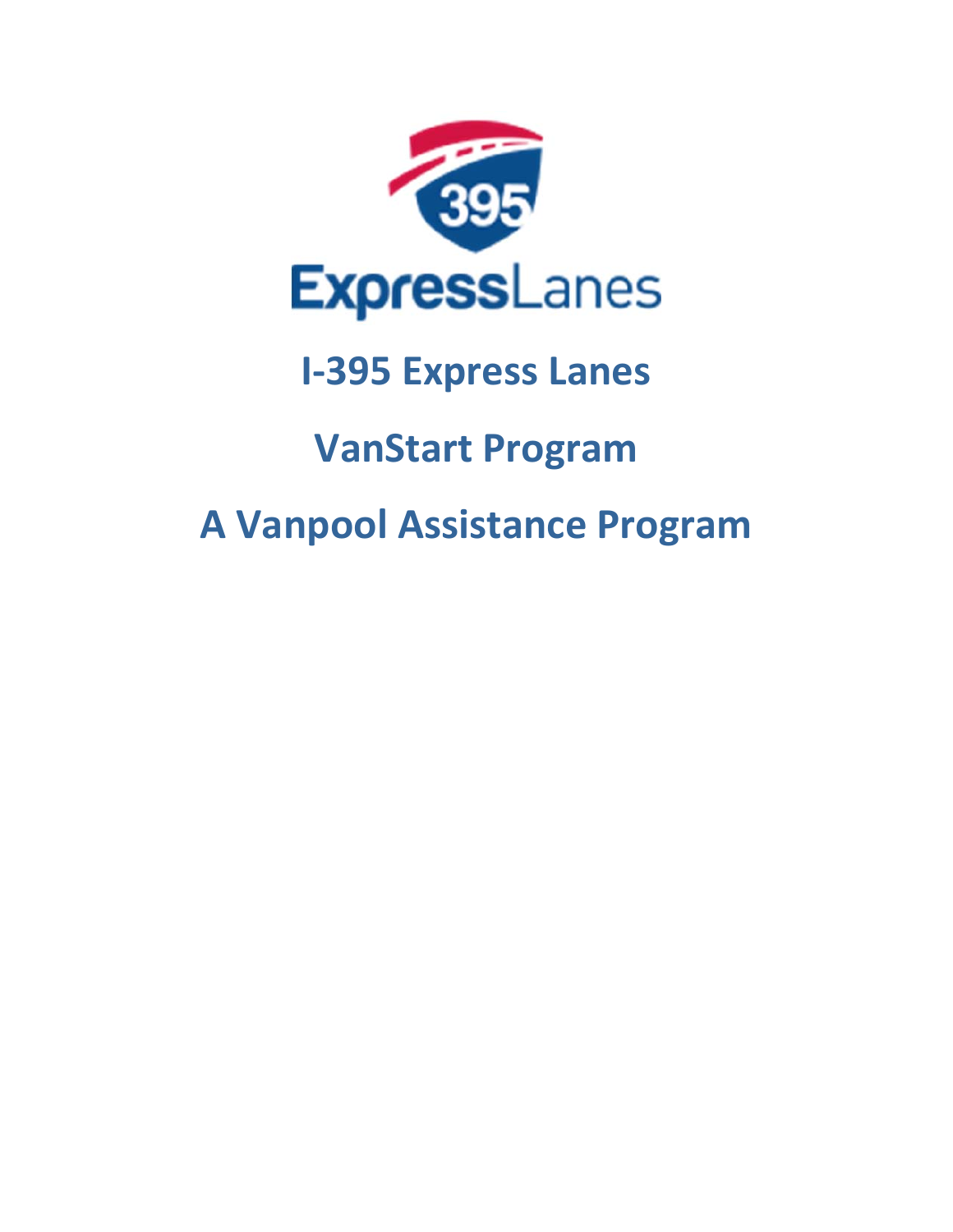

#### **I‐395 Express Lanes Project**

The I-395 Express Lanes project will extend the existing I-95/395 Express Lanes for eight miles north to near the D.C. line. The project will convert the existing HOV lanes on I-395 to three High Occupancy Toll (HOT) lanes, which can be used by HOV 3+ vehicles for free, and by other permitted vehicles for a fee (toll). Vanpools and carpools with three or more people in the vehicle will continue to travel for free with an E-ZPass® Flex $M$  set to HOV mode. Those willing to pay a toll will be able to access the Lanes  $24/7$  with an E-ZPass®. For more information about the I-395 Express Lanes project and how to use the Express Lanes, visit www.395ExpressLanes.com.

The Virginia Department of Transportation (VDOT), in partnership with the Virginia Department of

Rail and Public Transportation (DRPT) and working with the project's General Engineering Contractor, Concessionaire, local jurisdictions and transportation planning and service provider stakeholder developed a Network Transportation Management Plan (TMP) to minimize work zone impacts during construction of the Express Lanes.

### **I‐395 Express Lanes Van Start Program For New Vanpools**

One of the strategies developed for the Network TMP is a vanpool incentive program designed to increase the number of vanpools traveling I-395. The I-395 Express Lanes Van Start program will provide financial assistance for new vanpool formations that travel along the I-



95/I-395 corridor during the construction phase of the I-395 Express Lanes.

**GWRideConne** 

**Transportation Options for Work and I** 

The Van Start Program addresses a barrier to the startup of new vanpools – the difficulty of getting enough people to commit to a vanpool to fill the vanpool from the start. Some vanpools never get started because they do not have the two or three more people needed for the vanpool to be sustainable. The Van Start Program alleviates this problem by subsidizing a few empty seats over a defined period of time in order to get the vanpool on the road. This program is open to all newly formed vanpools that travel any portion of the I-395 corridor. Van Start financial assistance will be granted based on the eligibility of the applicant and the demonstrated aggressiveness in recruiting passengers. The program provides up to \$200.00 flat rate per eligible empty seat, per number of



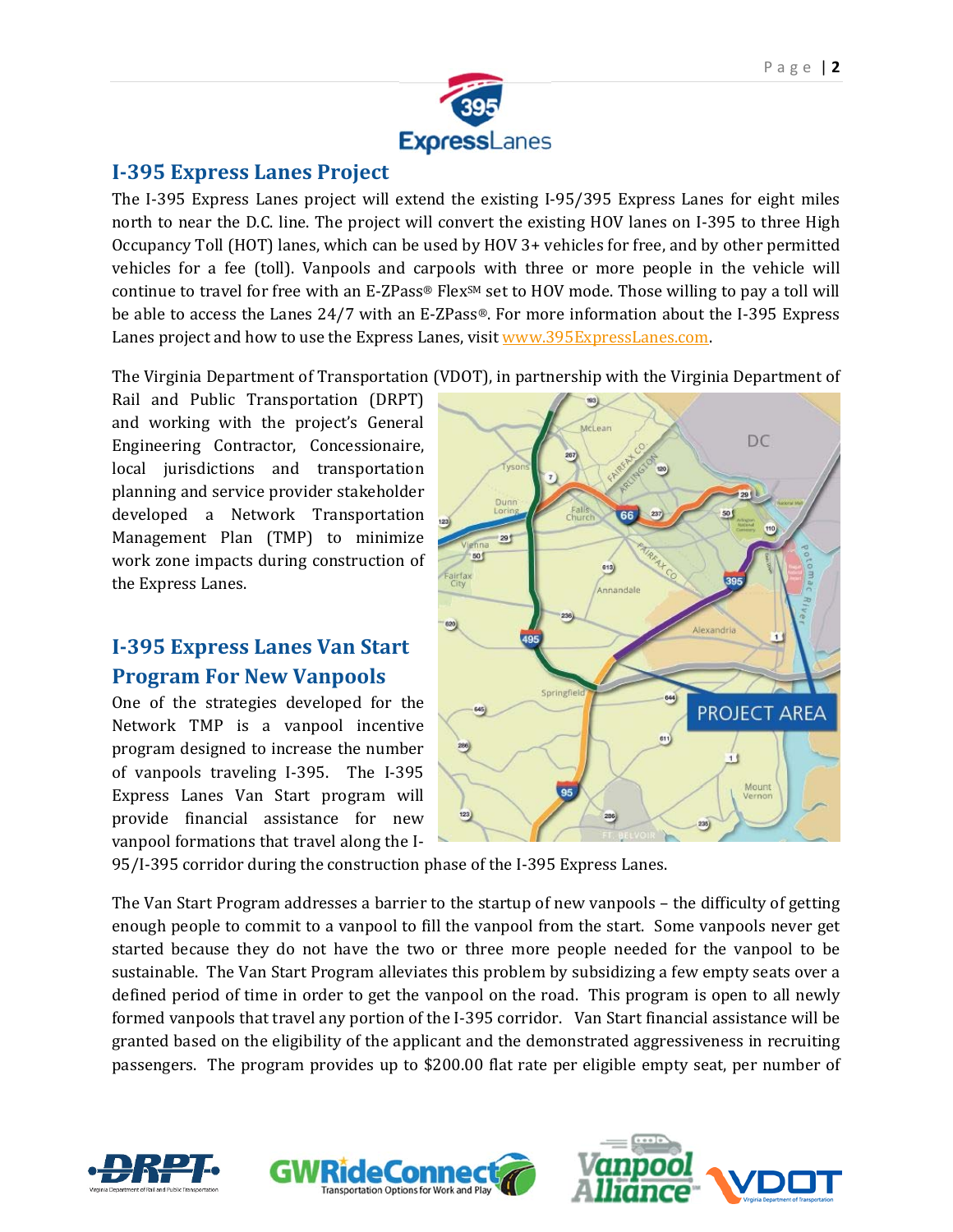eligible months. See program details for eligibility requirements and financial assistance terms and conditions. Funding for this program is limited and is available only during the construction of the I-395 Express Lanes until December 31, 2019 or until the funds are spent, whichever comes first.

The I-395 Express Lanes Van Start Program is funded by the Commonwealth of Virginia through the I-395 Express Lanes Project Transportation Management Plan (TMP). The program is implemented by George Washington Regional Commission (GWRC) in partnership with the Virginia Department of Rail and Pubic Transportation and the Virginia Department of Transportation.

For more information or to apply, contact the I-395 Express Lanes Van Start program manager, Diana Utz with GWRC at 540-373-7665 or Utz@gwregion.org.





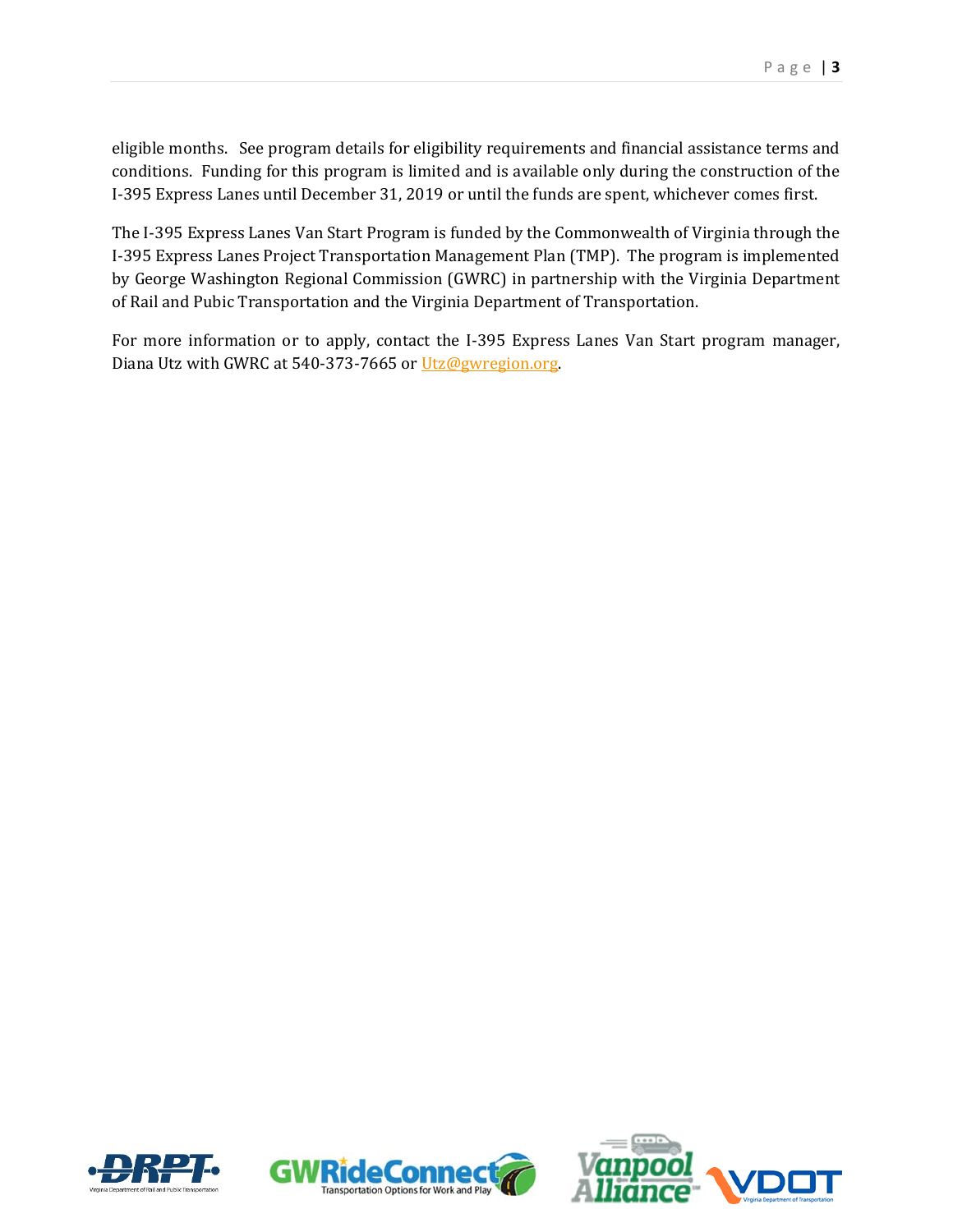#### **Van Start Program Eligibility Requirements**

- 1. Vanpool must be new and not have operated for more than three months.
- 2. The vanpool must travel at least a portion of I-395 corridor.
- 3. The vanpool must meet the federal guidelines for a "commuter highway vehicle" under 26 U.S.C §132 (f) which states the seating capacity of the vehicle is at least 7 adults and 80 percent of mileage use is for the purposes of commuting to and from work.
- 4. A private vanpool owner/operator must certify that the van is appropriately insured under a Commercial Auto Policy or is covered by the AdVANtage program, a self- insurance pool for Virginia vanpools. The vanpool must be continuously covered by a comprehensive insurance policy with a minimum of \$1,000,000 in coverage.
- 5. The vanpool owner/operator or coordinator must demonstrate continuous active recruiting for new passengers (i.e. posters at workplaces, newspaper advertisements, etc.) that is open to the public. Additional assistance to recruit passengers will be provided by GWRC and/or by one of Virginia's commuter assistance/TDM programs at both the origin and destination areas.
- 6. The vanpool must have a minimum of 75 percent new vanpool riders who have not been part of a vanpool within the past 12 months.
- 7. Vanpool owner/operators or coordinators must submit a passenger roster with an authorized signature for each eligible month that subsidy is needed and qualifies.
- 8. Van Start owner/operators or coordinators must demonstrate that at least 50% of the passenger capacity is full by supplying the names and telephone numbers of existing passengers for verification.

### **I‐395 Express Lanes Van Start Program Financial Assistance Terms**

Eligible and approved vanpools may receive financial assistance of up to \$200, or the actual monthly rider fare, whichever is less, per monthly vacant passenger seat, up to the following maximums: 

|                          | # of Seats Incentivized |         |                |         |
|--------------------------|-------------------------|---------|----------------|---------|
| <b>Total Pass. Seats</b> | Month 1                 | Month 2 | <b>Month 3</b> | Month 4 |
|                          |                         |         |                |         |
|                          |                         |         |                |         |
|                          |                         |         |                |         |
|                          |                         |         |                |         |

**GWRideConne** 



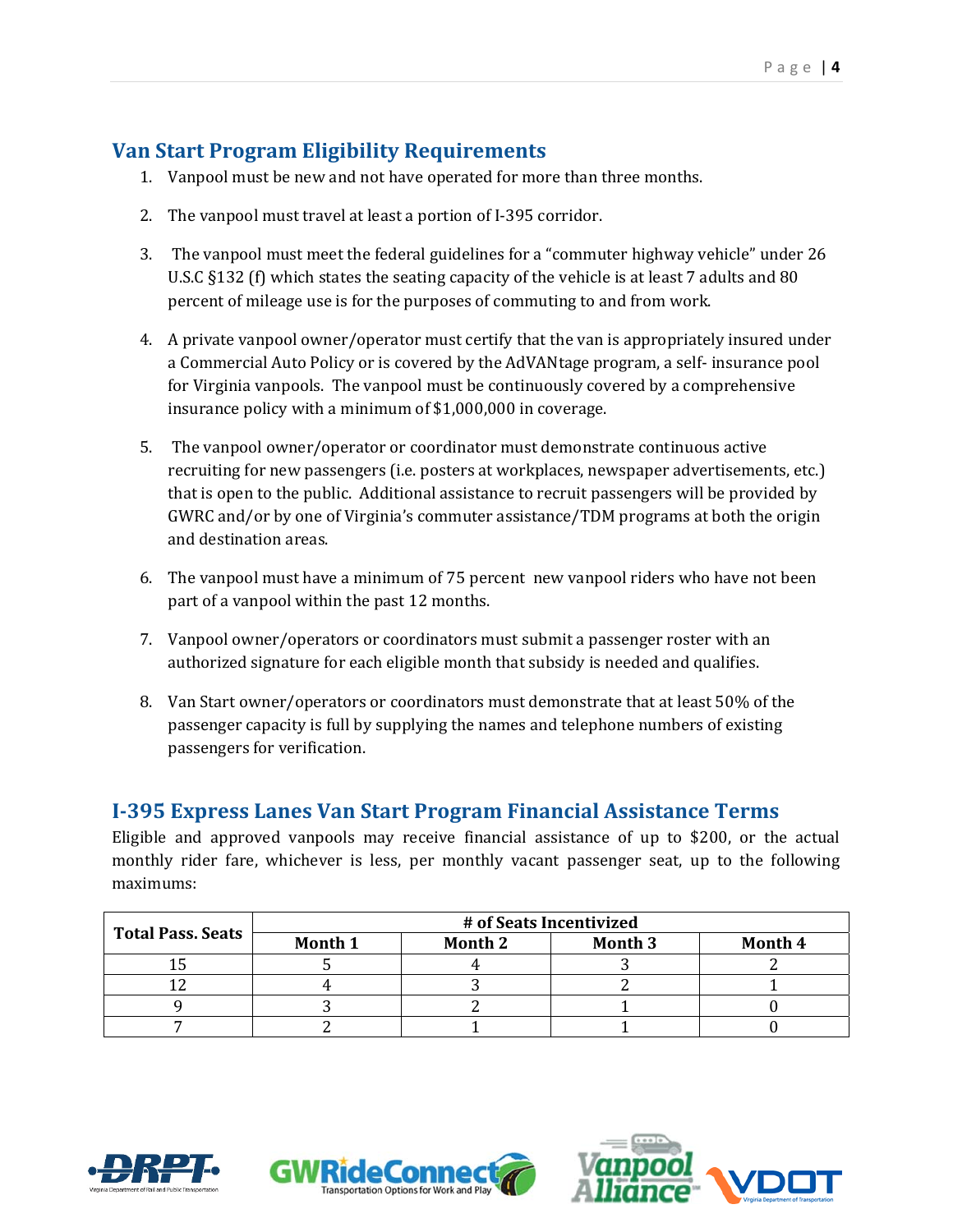### APPLICATION FOR THE I-395 EXPRESS LANES VANSTART

| <b>Contact Name</b>                                                             |            | <u> 1989 - Johann Stoff, deutscher Stoffen und der Stoffen und der Stoffen und der Stoffen und der Stoffen und der</u> |                                                                                                                      |
|---------------------------------------------------------------------------------|------------|------------------------------------------------------------------------------------------------------------------------|----------------------------------------------------------------------------------------------------------------------|
| <b>Contact Phone</b>                                                            |            |                                                                                                                        | <u> 1989 - Johann Stein, marking and de Branch and de Branch and de Branch and de Branch and de Branch and de Br</u> |
|                                                                                 |            |                                                                                                                        |                                                                                                                      |
| <b>Contact Address</b>                                                          |            |                                                                                                                        |                                                                                                                      |
| <b>Vanpool Information</b><br>Vehicle                                           |            |                                                                                                                        |                                                                                                                      |
| Vehicle License Plate No.                                                       |            | <u> 1989 - Johann Stoff, deutscher Stoffen und der Stoffen und der Stoffen und der Stoffen und der Stoffen und de</u>  |                                                                                                                      |
| <b>Vehicle Seating Capacity</b><br>(including driver):                          |            |                                                                                                                        |                                                                                                                      |
| Vanpool Start Date<br><b>Commercial Vanpool</b><br><b>Insurance Information</b> |            | <u> 1989 - Johann John Stein, markin fizik eta idazlear (</u>                                                          |                                                                                                                      |
| Pick Up Points                                                                  | Number One | <u> 1980 - Johann Barbara, martin a</u>                                                                                | Time<br><u> 1999 - John Barnett, f</u>                                                                               |
|                                                                                 | Number One |                                                                                                                        | Time                                                                                                                 |
| Drop off Points                                                                 | Number One |                                                                                                                        | Time                                                                                                                 |
|                                                                                 | Number One |                                                                                                                        | Time                                                                                                                 |
| I-395 Morning Entry<br>Point (e.g. Exit Name)                                   |            | <u> 1989 - John Stein, Amerikaansk politiker (</u>                                                                     |                                                                                                                      |
| I-395 Morning Exit Point<br>(e.g. Exit Name)                                    |            |                                                                                                                        |                                                                                                                      |

GWRideConnec

**Transportation Options for Work and Play** 



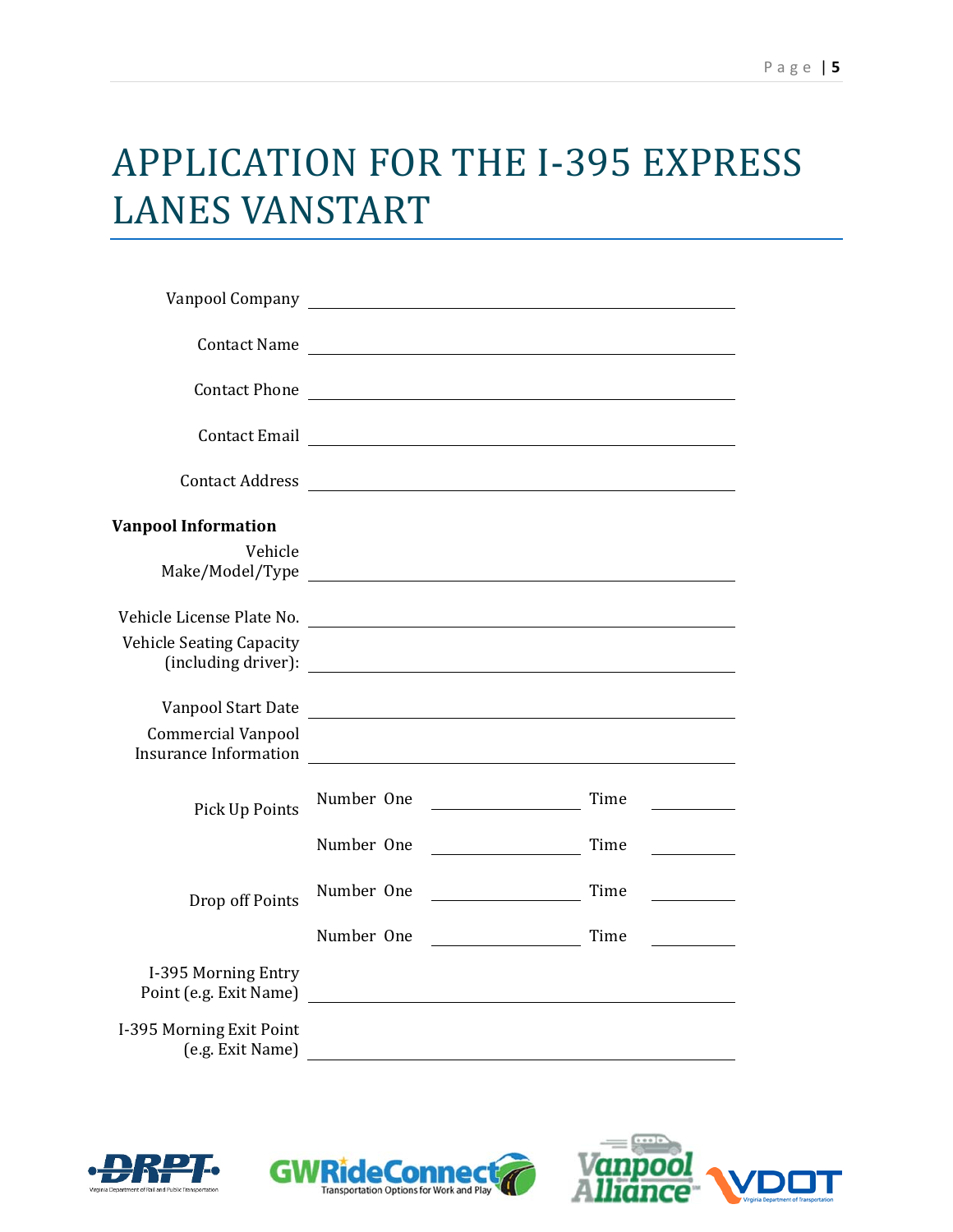| I-395 Evening Entry<br>Point (e.g. Exit Name)                      |  |
|--------------------------------------------------------------------|--|
| I-395 Evening Exit Point<br>(e.g. Exit Name)                       |  |
| <b>Monthly Rider Fare:</b>                                         |  |
| Number of passenger<br>seats currently filled by<br>monthly riders |  |





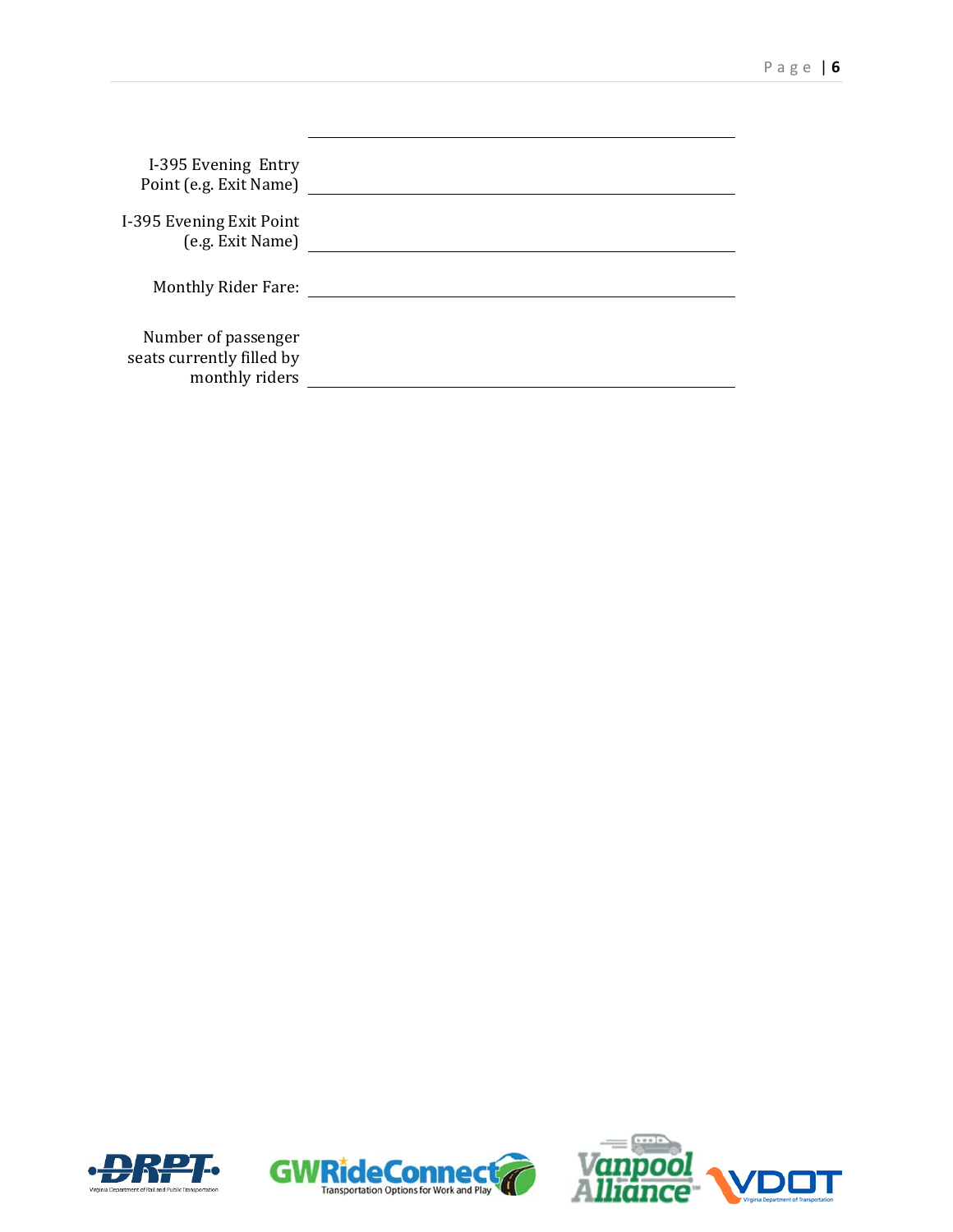### **Application Certification for I‐395 Express Lanes Van Start**

#### **I CERTIFY AND AFFIRM:**

- 1. That I will immediately notify the I-395 Express Lanes Van Start Program manager when I no longer qualify for this program;
- 2. That I am aware that the information I have provided is subject to review and verification;
- 3. I have read and will comply with all of the eligibility requirements and responsibilities stated in the program requirements.
- 4. That the matters and facts contained in the foregoing application are true and subject to verification.

DATE

APPLICANT SIGNATURE

APPLICANT NAME (Please print) 





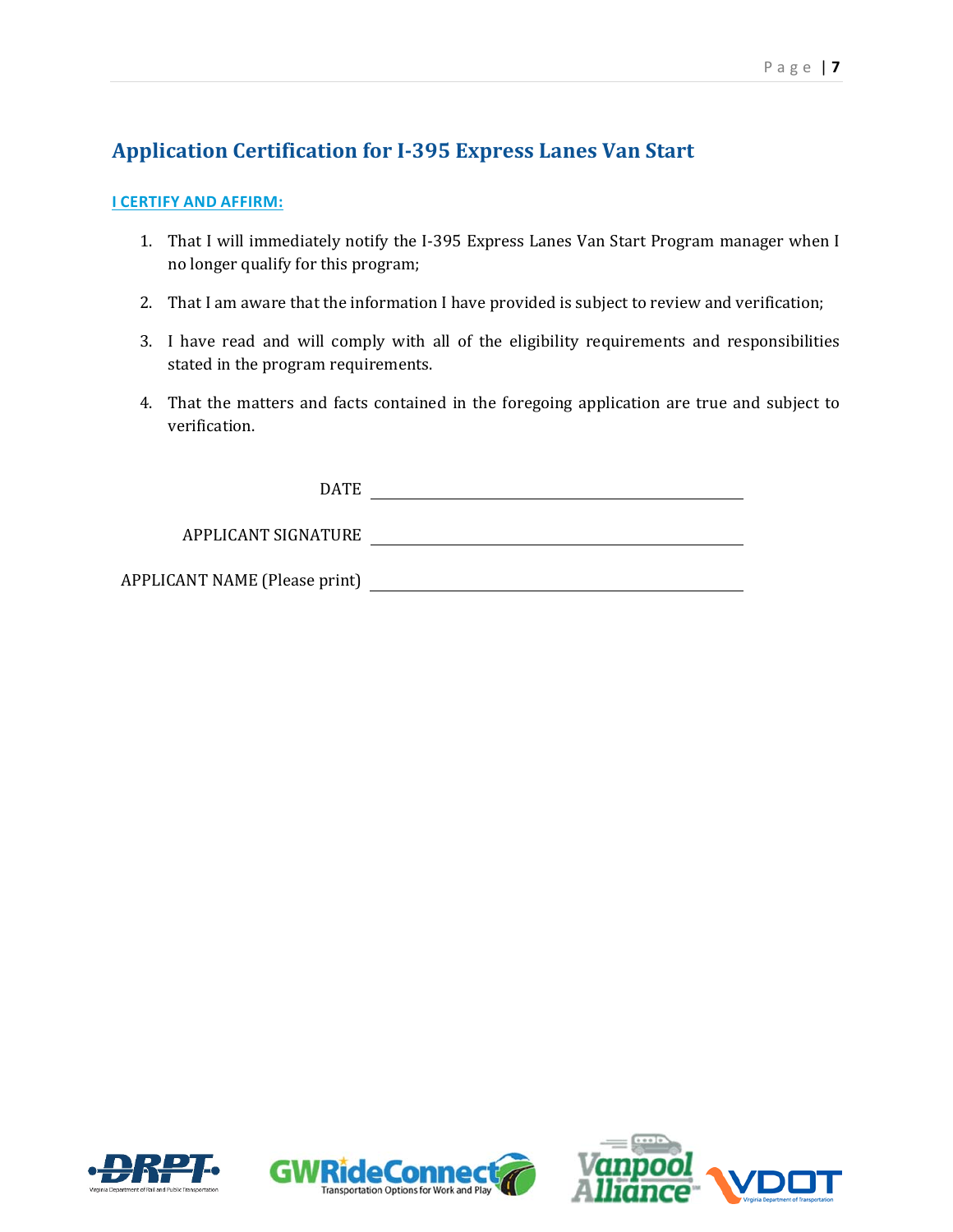# Vanpool Driver and Passenger List

#### *(Indicate Driver with a D or Driver, Before Name)*

| Name           | Home Phone | Work Phone |
|----------------|------------|------------|
| $\mathbf 1$    |            |            |
| $\overline{2}$ |            |            |
| $\mathsf 3$    |            |            |
| $\overline{4}$ |            |            |
| 5              |            |            |
| $\,$ 6 $\,$    |            |            |
| $\overline{7}$ |            |            |
| $\bf 8$        |            |            |
| 9              |            |            |
| $10\,$         |            |            |
| $11\,$         |            |            |
| $12\,$         |            |            |
| $13\,$         |            |            |
| $14\,$         |            |            |
| 15             |            |            |